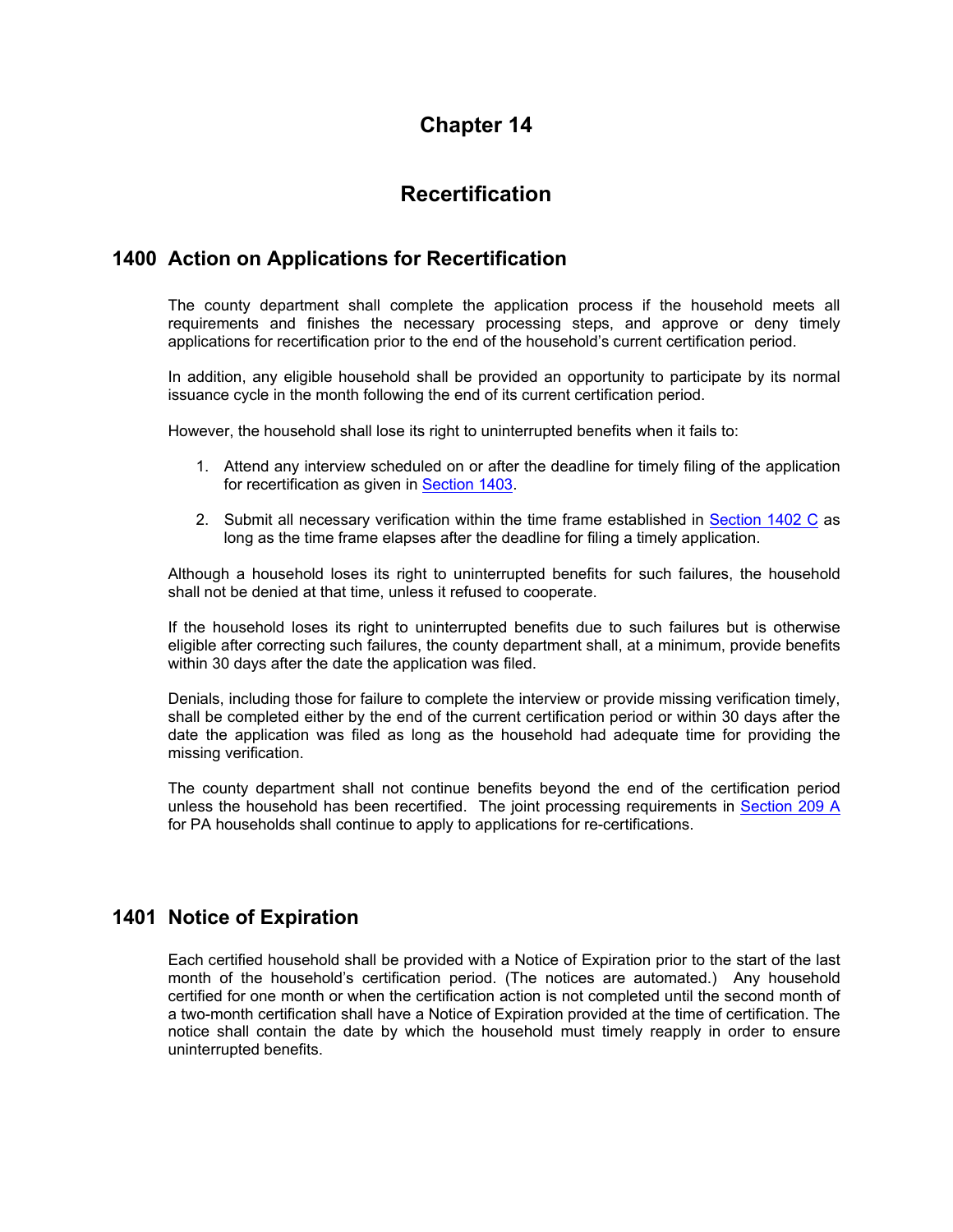### **1402 Timely Application for Recertification**

### **A. Timely Applications**

All households that are certified for one month, or certified for two months in the second month of certification, shall have 15 days from the date the Notice of Expiration is received to file a timely application for recertification.

All other households who submit identifiable applications between the first day and by the 15th day of the last month of the certification period shall be considered to have filed a timely application for recertification. An identifiable recertification application must include a signature and a date.

### **B. Scheduling Interviews**

Any household receiving a Notice of Expiration shall attend any interview scheduled by the county department after the date the application is timely filed in order to retain its right to uninterrupted benefits.

The county department shall schedule the interview on or after the date the application was filed so that the household has at least 10 days after the interview in which to provide verification before the certification period ends (See C below).

### **C. Time Frame for Providing Verification**

The household must be allowed a minimum of 10 days to provide required verification information. Any household whose eligibility is not determined by the end of its current certification period due to the time period allowed for submitting any missing verification shall receive an opportunity to participate, if eligible, within 5 working days after the household submits the missing verification and benefits cannot be prorated.

The county department shall ensure that any household which timely reapplies does not lose its rights to uninterrupted benefits for failure to submit any requested verification prior to the date the household submits a timely application for recertification, and that the household is adequately informed of this procedure.

### **D. When a Household Misses its Appointment**

If a household misses its scheduled interview the county department shall send a Notice of Missed Appointment. The date on this notice must be the date the certification period ends. If the household requests a second appointment on or before the date the certification period ends, the county department shall schedule a second interview. The household should be allowed 10 days to provide the required verification.

If the second interview is scheduled prior to the end of the certification period but with less than 10 days left in the certification period, the application must not be denied on the last day of the certification period. If the required verifications are received on or before the 10th day, the case is processed and benefits are not prorated.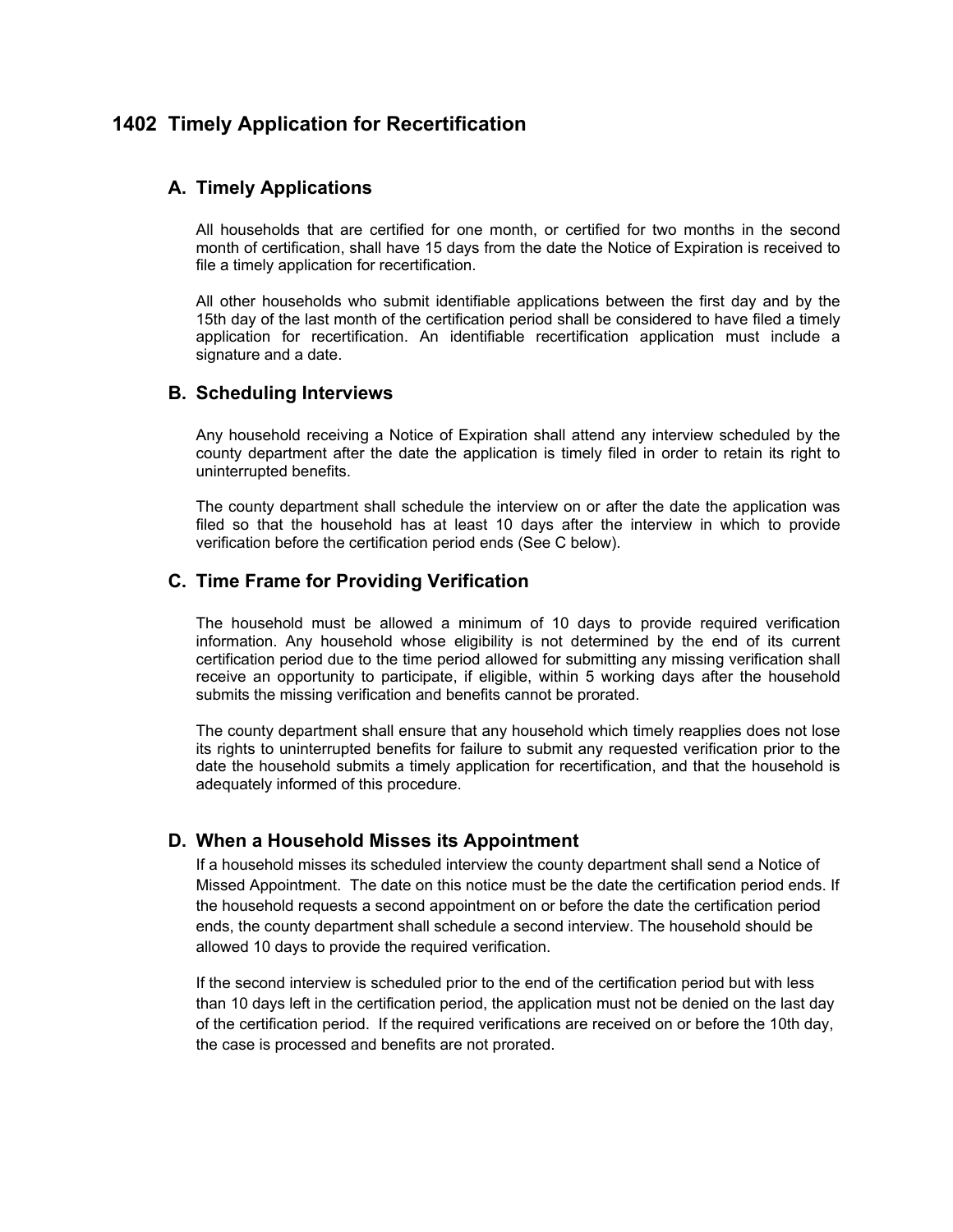If the verifications are not received on or before the 10th day, the case must be denied on the 10th day for failure to provide verification. A manual Notice of Denial is sent informing the household to provide all required verifications on or before the 30th day from the date the certification period ended.

If the household requests a second appointment on or before the date the certification period ends, but the interview cannot be scheduled until after the certification period ends, the application must not be denied on the last day of the certification period. If the household attends the second interview and provides the requested verifications by the 10th day from the date of the interview, benefits must not be prorated. If the household does not attend the second scheduled interview, the application must be denied for missing appointments.

The household has until the 30th day from the date the certification period ended to complete all required actions for recertification without a new application.

### **When a Household Files a Timely Recertification Application and is Subsequently Denied for Missing Appointments:**

If a household misses its scheduled interview the county department shall send a Notice of Missed Appointment. The date on this notice must be the date the certification period ends. If the household does not request a second appointment by the date the certification period ends, the application must be denied for missing appointments.

If the household who has been denied for missing appointments makes contact with the county office in the 30 days after the certification period ends, a new application is not needed. The county office must interview the household and pend for any required verifications. If the household files an application within the 30 days after the certification period ends, the application must not be registered. The application must be considered an addendum to the original application.

If the household provides the requested verifications on or before the 30th day from the date the original certification period ended, the case must be reopened and the benefits must be prorated from the date the household completes all required actions for recertification.

## **1403 County Department Action on Timely Applications for Recertification**

The county department shall act to provide uninterrupted benefits to any household determined eligible when the household timely filed an application, attended an interview in accordance with Section 1402 B, and submitted all necessary verification within 10 days from the county department's request for the verification.

The county department shall take action to provide uninterrupted benefits within the following time standards even if, to meet these standards, the county department must provide an opportunity to participate outside of the normal issuance cycle:

1. Households that were certified for one month or certified for two months in the second month of the certification period and have met all required application procedures shall be notified of their eligibility or ineligibility and, if eligible, be provided an opportunity to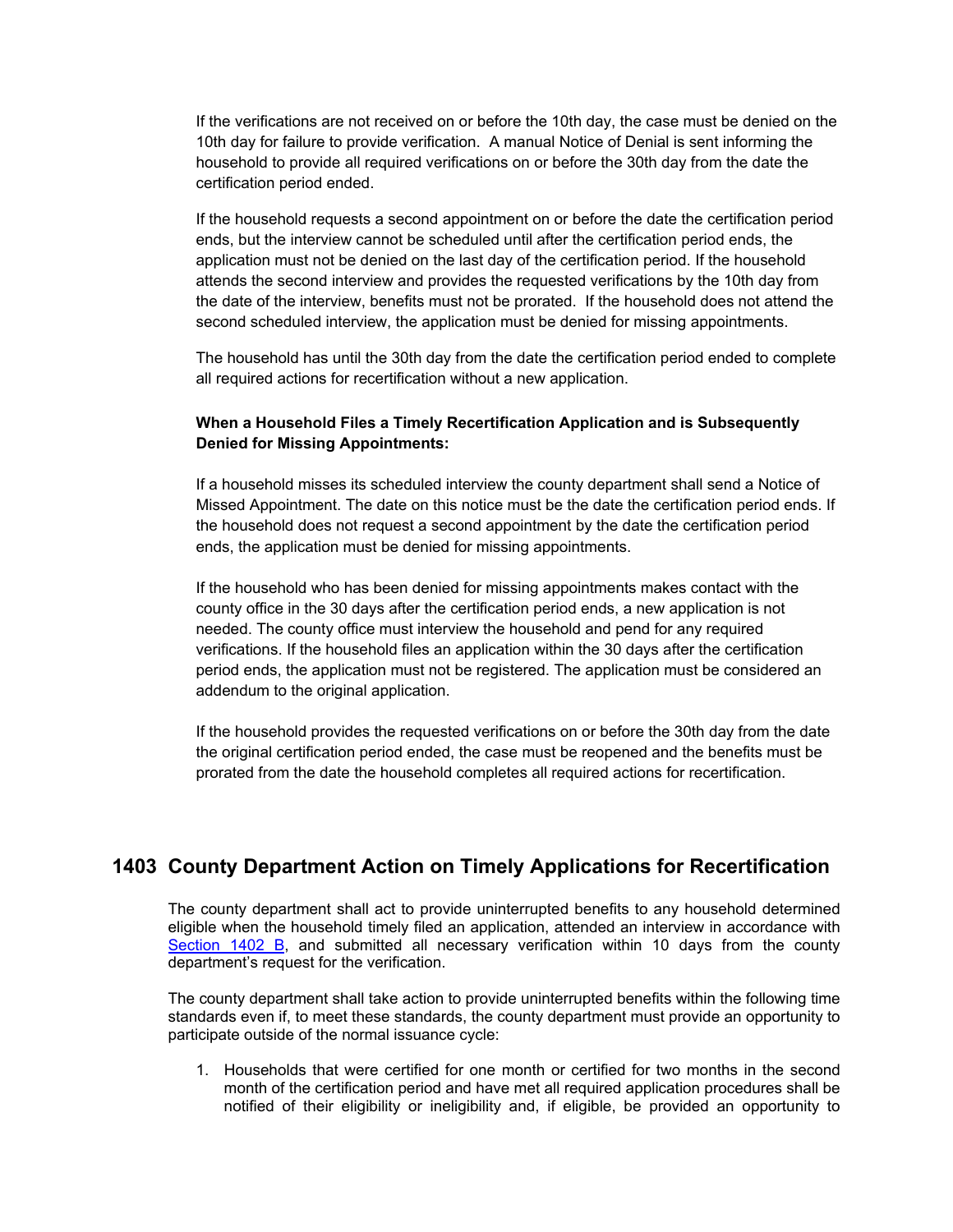participate no later than 30 calendar days after the date the household had an opportunity to obtain its last allotment.

- 2. For all other households that have met all required application procedures, the State agency shall approve or deny the application and notify the household of its determination by the end of the current certification period.
	- a) If the last day of the certification period falls on a weekend or holiday, the application shall be denied on the first workday following the end of the certification period, provided the client was given at least ten days to provide any requested information.
	- b) For households determined eligible, the county department shall provide an opportunity to participate by the household's normal issuance cycle in the month following the end of its current certification period.
- 3. Any household not determined eligible in sufficient time to provide for issuance by their normal issuance date, due to the time period allowed for submitting any missing verification, shall receive an opportunity to participate, if eligible, within 5 working days after the household supplies the missing verification.
- 4. Households which have timely submitted an application for recertification but, due to county department error, as noted in Section 1404, are not determined eligible in sufficient time to provide for issuance by the household's next normal issuance cycle shall receive an immediate opportunity to participate upon being determined eligible.
- 5. Timely applications may be reopened if the requested verification is received by the end of the calendar month following the end of the certification period, provided the household was interviewed during the last month of the current certification period. If the household was interviewed, but fails to provide needed verification, the application shall be processed to denial at the end of the current certification period.

A manual notice of denial pending will be sent to the household informing them of the verification that is needed to reopen their case, and the timeframe for providing the needed information. If the household provides the requested verification within the calendar month following the end of their current certification period, the application shall be reopened and prorated benefits provided to the household, if eligible. If the household does not provide the requested verification, no further action shall be taken. The application will **not** be reopened if the household failed to keep an interview appointment scheduled before the end of the current certification period. Benefits shall be prorated from the date the requested verification is received.

### **1404 County Department Failure to Act**

County department failure to provide an opportunity to participate, within the time frames in Section 1403 above, to an eligible household which has filed a timely application for recertification and met all processing steps in a timely manner shall be considered an administrative error.

These households shall be entitled to restoration of lost benefits if, as a result of such error, the household was unable to participate for the month following the expiration of the certification period.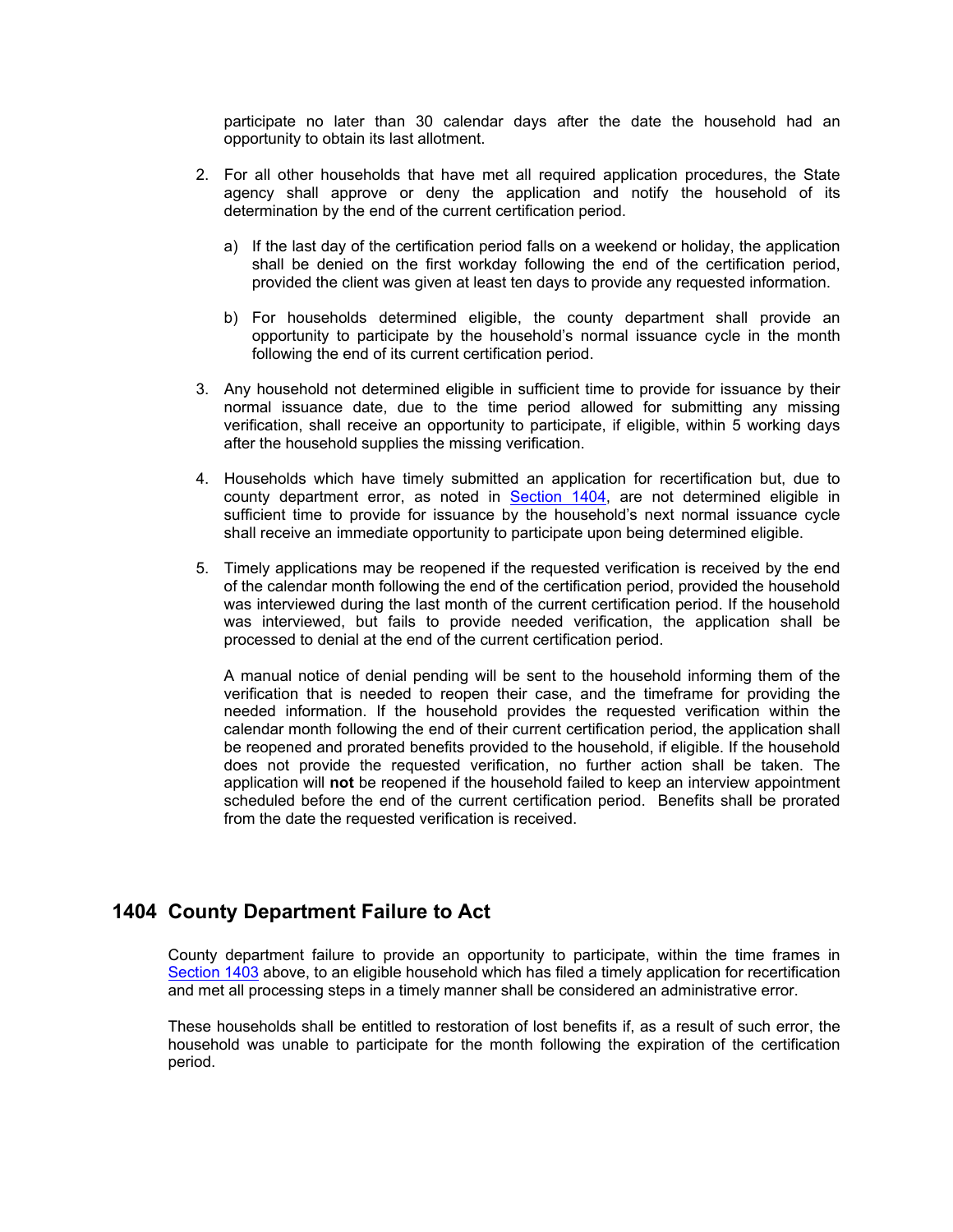## **1405 Untimely Processing**

A household which fails to appear for an interview in accordance with the requirements in this section or to submit any missing verification within the State agency's time frames shall lose its right to uninterrupted benefits as long as such failures occur after the deadline for filing a timely application.

Households which refuse to cooperate in providing required information shall be denied.

#### **Untimely Applications**

An identifiable application for continued benefits filed after the 15th day of the last month of the certification period, but prior to the end of the certification period, shall be considered an Untimely Application for Recertification. An identifiable recertification application must include a signature and a date. Households who submit untimely applications lose the right to uninterrupted benefits. The household must be allowed 10 days after the date of the interview to provide the required verification. If the required verification is not received by the 30th day following the date of application, the application must be denied. The household must be sent a manual Notice of Denial. The notice must advise that the case can be reopened if the required verification is received within 30 days after the certification period ends. If the household provides the required verification, the case will be reopened within 5 business days and benefits prorated from the date the required verification is received. If the household fails to provide the required verification within 30 days after the end of the certification period, the household must submit a new application.

The county department shall ensure that any eligible household which did not submit a timely application for recertification is provided an opportunity to participate within 30 calendar days after the application is filed. The following applications for recertification shall not be prorated.

Households which receive a Notice of Expiration at the time of certification see Section 1401, and are otherwise eligible shall not have benefits for the first month of the new certification period prorated if they file their applications for recertification by the filing deadline in the Notice of Expiration.

#### **When a Household Misses the Appointment**

If a household misses its scheduled interview the county department shall send a Notice of Missed Appointment. The date on this notice must be the 30th day from the date of application. If the household requests a second appointment on or before the 30th day from the date of application, the county department shall schedule a second interview. The household must be allowed 10 days to provide the required verification.

If the required verifications are received on or before the 30th day from the date of application, the case is processed and benefits are not prorated.

If the second appointment is scheduled before the 30th day from the date of application but with less than 10 days left for the household to provide the verification, the application **must not be denied** on the 30th day. If the verification is received on or before the 10th day from the date of the second scheduled appointment, the case is processed and benefits for the first month of the new certification period **are not prorated.** 

#### **When a Household Files an Untimely Recertification Application and is Subsequently Denied for Missing Appointments:**